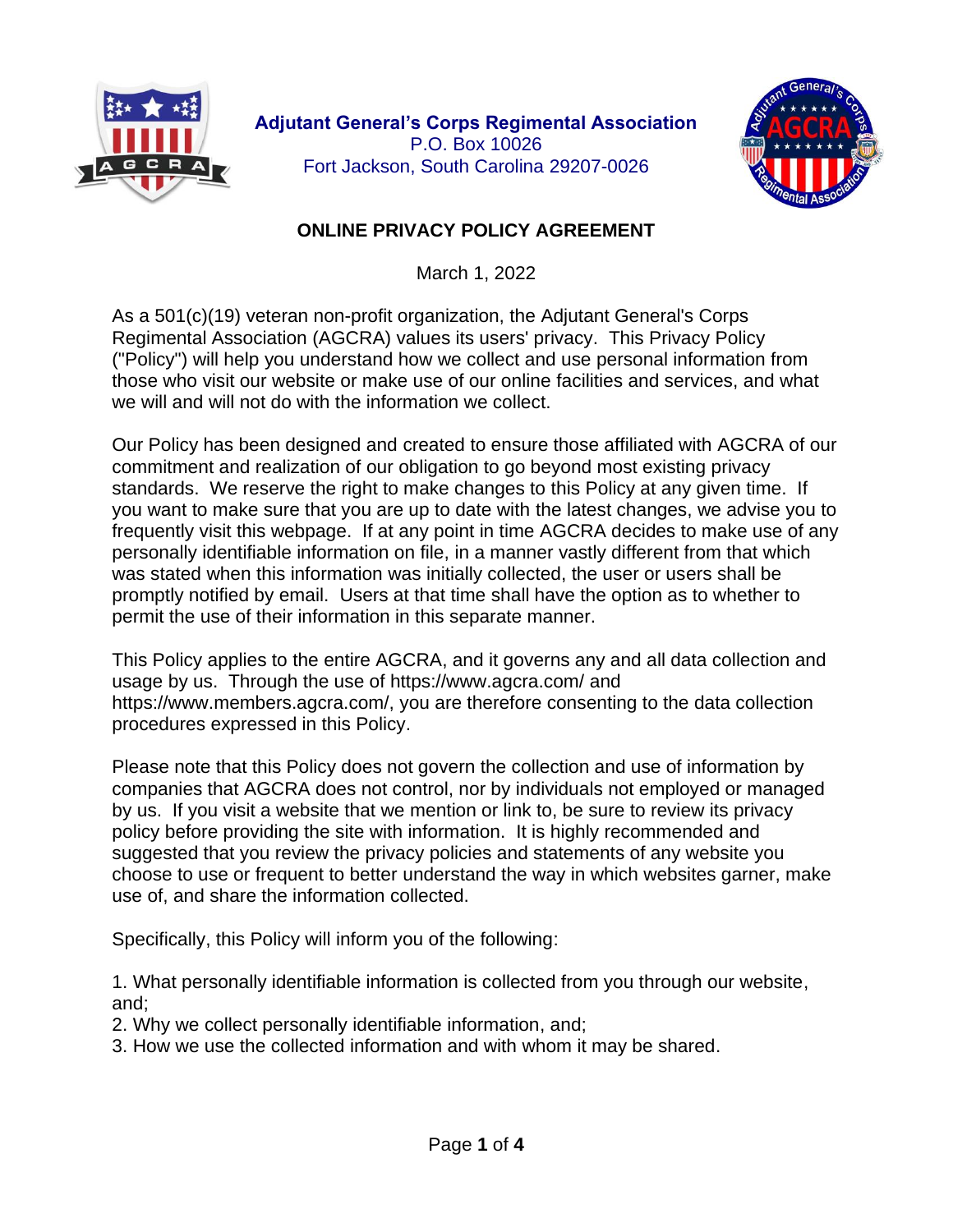**Information We Collect.** It is always up to you whether to disclose personally identifiable information to us, although if you elect not to do so, we reserve the right not to register you as a user or provide you with any products or services. Our website collects various types of information, such as:

- Voluntarily provided information which may include your name, address, email address, billing and/or credit card information, etc., which may be used when you purchase products and/or services and to deliver the same you have requested.
- In addition, AGCRA may have the occasion to collect non-personal anonymous demographic information, such as age, gender, race, as well as the type of browser you are using, IP address, or type of operating system, which will assist us in providing and maintaining superior quality service.

Please rest assured that our website will only collect personal information that you knowingly and willingly provide to us by way of completed membership forms, surveys, and emails. It is the intent of our site to use personal information only for the purpose for which it was requested, and any additional uses specifically provided for on this Policy.

**Why We Collect Information and For How Long.** We are collecting your data for several reasons:

- To better understand your needs and provide you with the services you have requested, and;
- To fulfill our legitimate interest in improving our services and products, and;
- To send you promotional emails containing information we think you may like when we have your consent to do so, and;
- To contact you to fill out surveys or participate in other types of market research, when we have your consent to do so, and;
- To customize our website according to your online behavior and personal preferences.

The data we collect from you will be stored for no longer than necessary. The length of time we retain said information will be determined based upon the following criteria: the length of time your personal information remains relevant; the length of time it is reasonable to keep records to demonstrate that we have fulfilled our duties and obligations; any limitation periods within which claims might be made; any retention periods prescribed by law or recommended by regulators, professional bodies or associations; and the type of agreement we may have with you, the existence of your consent, and our legitimate interest in keeping such information as stated in this Policy.

**Use of Information Collected.** AGCRA does not now, nor will it in the future, sell, rent or lease any of its customer lists and/or names to any third parties. AGCRA may collect and may make use of personal information to assist in the operation of our website and to ensure delivery of the products and services you need and request. At times, we may find it necessary to use personally identifiable information as a means to keep you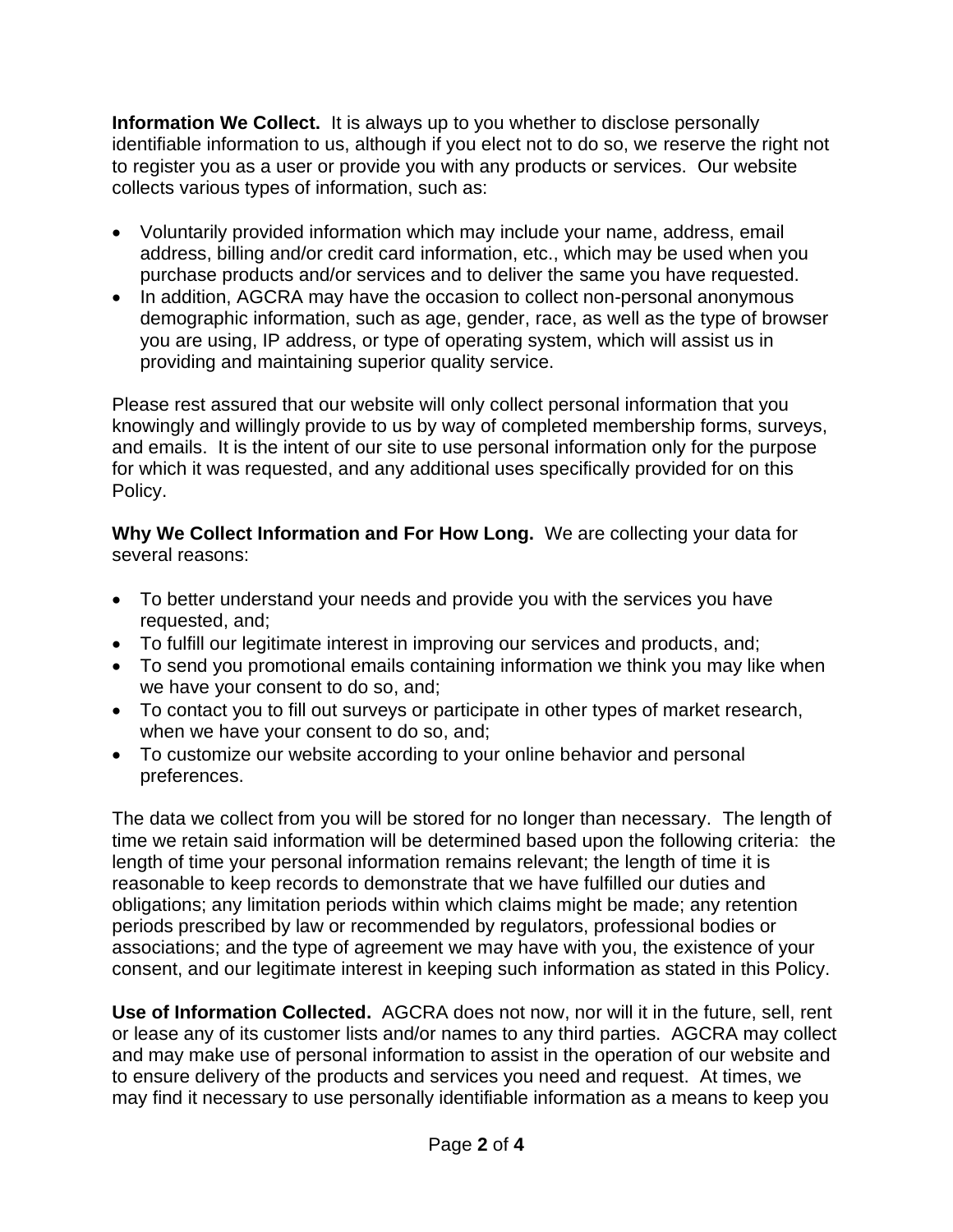informed of other possible products and/or services that may be available to you from our website (https://www.agcra.com/ and https://www.members.agcra.com/). AGCRA may also be in contact with you with regards to completing surveys and/or research questionnaires related to your opinion of current or potential future products and/or services that may be offered.

AGCRA uses various third-party social media features including but not limited to Facebook (https://www.facebook.com/agcra), Twitter (https://twitter.com/agcra), and other planned interactive programs. These may collect your IP address and require cookies to work properly. These services are governed by the privacy policies of the providers and are not within AGCRA's control.

**Disclosure of Information.** AGCRA may not use or disclose the information provided by you except under the following circumstances:

- As necessary to provide services or products you have ordered, and;
- In other ways described in this Policy or to which you have otherwise consented, and;
- In the aggregate with other information in such a way so that your identity cannot reasonably be determined, and;
- As required by law, or in response to a subpoena or search warrant, and;
- To outside auditors who have agreed to keep the information confidential, and;
- As necessary to enforce the Terms of Service, and;
- As necessary to maintain, safeguard and preserve all the rights and property of AGCRA.

**Non-Marketing Purposes.** AGCRA greatly respects your privacy. We do maintain and reserve the right to contact you if needed for non-marketing purposes (such as bug alerts, security breaches, account issues, and/or changes in AGCRA products and services). In certain circumstances, we may use our website, publications, or other public means to post a notice.

**Children Under the Age of 13.** AGCRA's website is not directed to, and does not knowingly collect personal identifiable information from children under the age of thirteen (13). If it is determined that such information has been inadvertently collected on anyone under the age of thirteen (13), we shall immediately take the necessary steps to ensure that such information is deleted from our system's database, or in the alternative, that verifiable parental consent is obtained for the use and storage of such information. Anyone under the age of thirteen (13) must seek and obtain parent or guardian permission to use our website.

**Unsubscribe or Opt-Out.** All users and visitors to our website have the option to discontinue receiving communications from us by way of email or newsletters. To discontinue or unsubscribe from our website please send an email that you wish to unsubscribe to *[Public-Relations@agcra.com](mailto:Public-Relations@agcra.com)*. If you wish to unsubscribe or opt-out from any third-party websites, you must go to that specific website to unsubscribe or opt-out.